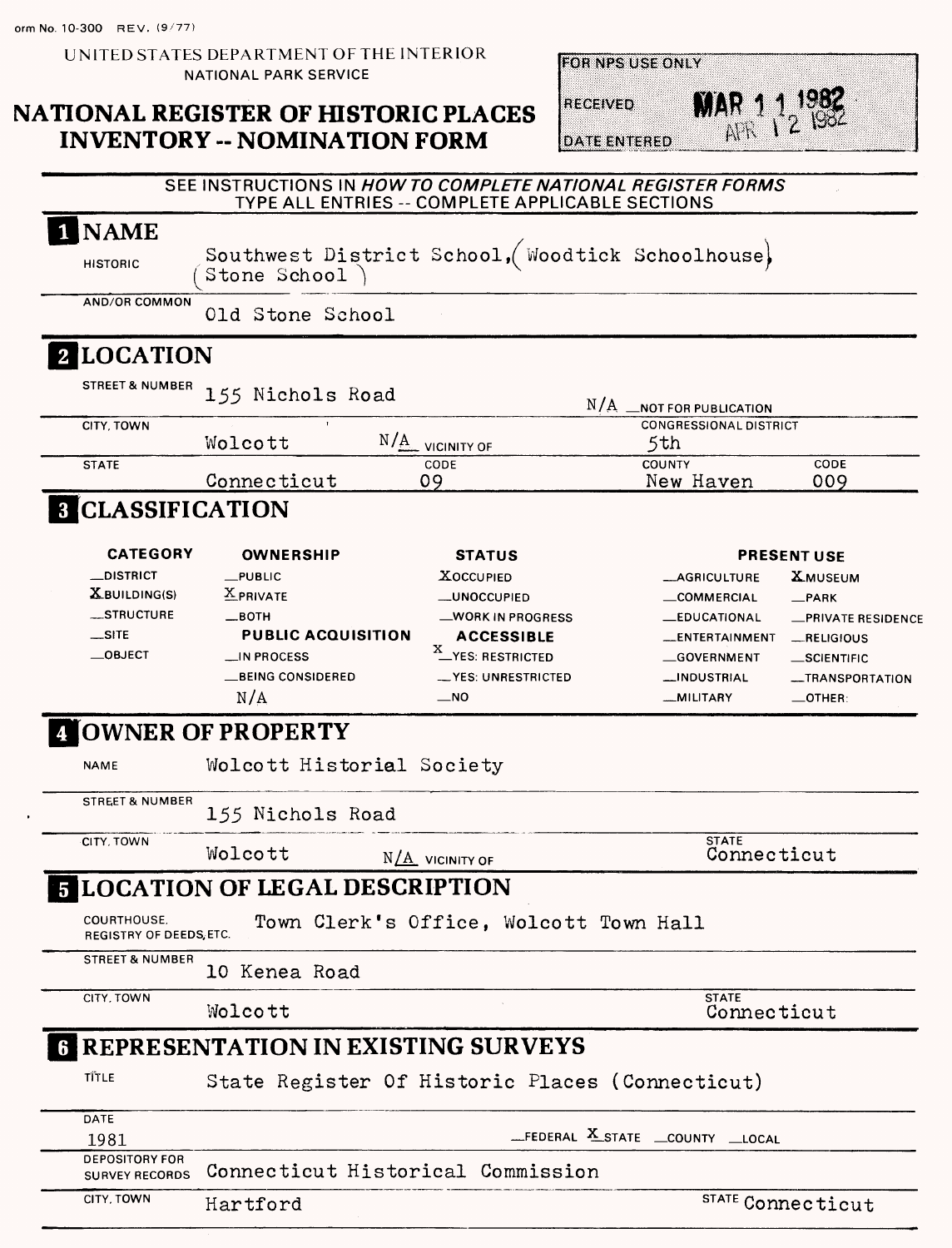# **ZDESCRIPTION**

| <b>CONDITION</b>                          |                                | <b>CHECK ONE</b>               | <b>CHECK ONE</b>                                                      |  |
|-------------------------------------------|--------------------------------|--------------------------------|-----------------------------------------------------------------------|--|
| <b>__EXCELLENT</b><br>$X$ <sub>GOOD</sub> | <b>DETERIORATED</b><br>__RUINS | __UNALTERED<br><b>XALTERED</b> | $\underline{\textbf{X}}$ ORIGINAL SITE<br>$\mathsf{DATE}$<br>$-MOVED$ |  |
| $-FA$ <sub>IR</sub>                       | __UNEXPOSED                    |                                |                                                                       |  |

**DESCRIBE THE PRESENT AND ORIGINAL (IF KNOWN) PHYSICAL APPEARANCE**

The Old Stone School is a simple, 1-room schoolhouse located on the north side of Nichols Road, one of the oldest roads in the southwest portion of Wolcott. The building occupies a high point along the road, and the land to the rear (wooded and unoccupied except for the small outhouse) slopes up sharply. On the northwest side of the site, as well as directly across the street, are modern ranch-style dwellings (1960s) while on the southeast is a garage erected in the 1950s followed by a late 18th or early 19th-century house modified by numerous alterations. Beyond, on the east, is the Scoville Reservoir and recreational area (photo l).

The original portion of the schoolhouse, 38\*3" x 20'5" in dimension, is constructed of untrimmed, roughly coursed granite quarried locally. In 1898 a 10' extension was added to the rear of the building, in more evenly coursed, drill-cut granite blocks (photo 2). At this time the extended portion was attached to an earlier frame woodshedforming awing on the southeast side of the building.<sup>1</sup> The plain, unmolded trim of the cornice and window frames are original and are painted white. The single hinged shutters date from at least 1898 and some may be older. The present wood shingle roof replaces an original one of the same material. The date 1825 is carved in the highest stone under the roof peak on the southwest end wall, in the same hand as the date 1898 in a corresponding stone in the northeast end wall (photos  $1, 3$ ).

Originally, the entrance to the building was in the 3rd bay on the southeast side. When the 1898 extension was added, the entrance was removed to the southwest side of the frame wing, which opens into a small coatroom connected to the schoolroom by a door in the northwest side. This inside door is of thick pine construction with 6 molded panels and an ornamental handle dating from the construction^of the extension. Opposite the schoolroom door, on the southeast side of the coatroom, an old plank door opens into a storage area within the woodshed, The coatroom has been recently restored to a general historical appearance with weathered barnboard paneling and rows of wooden coat pegs.

The interior of the schoolhouse is, as it was originally, a single, uninterrupted rectangular space. The walls are plaster and are continuous with the elliptical arched ceiling, an early or original feature displaying a seam at the juncture of the 1898 extension. The date of the present cement floor is not known (photo 5).

 $1$ The Wolcott Historical Society possesses a bill for the construction of the woodshed, dated 1882.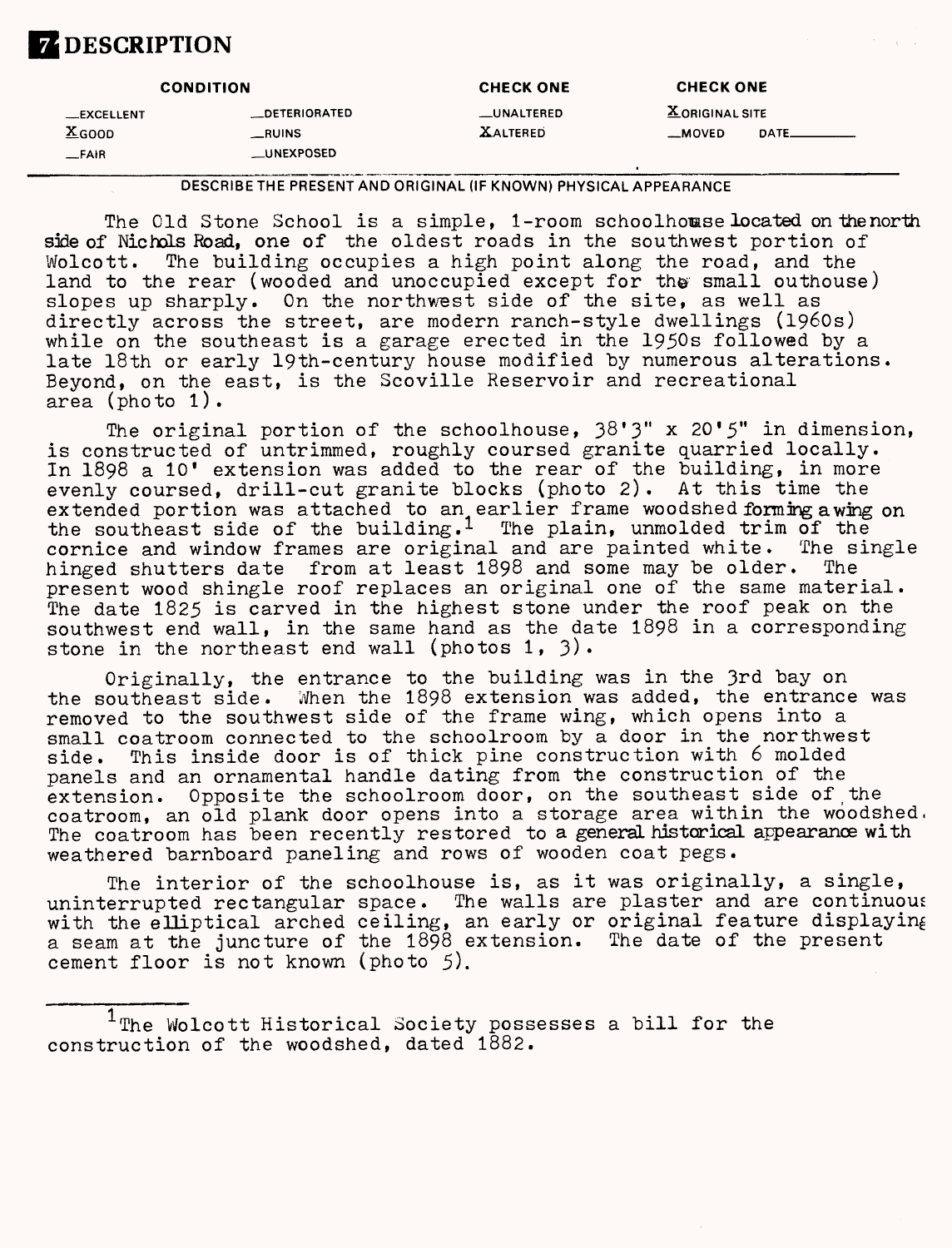#### **NATIONAL REGISTER OF HISTORIC PLACES INVENTORY -- NOMINATION FORM**

OLD STONE SCHOOL Wolcott, CT

**CONTINUATION SHEET ITEM NUMBER 7** PAGE 1

The building is presently occupied by the Wolcott Historical Society and is used as a museum of Wolcott history and memorabilia relating to early education in the town. During a restoration program conducted in 1976-77, as part of the town's Bicentennial activities, the building was reroofed, the exterior trim painted, the interior plasterwork repaired, and the coatroom paneled. Also at this time a continuous writing shelf was built around 3 sides of the schoolroom, a reproduction of the original arrangement.<sup>2</sup> A large Franklin stove was also placed at the southwest end of the room, opposite the position of such a stove in 1898 (at the northeast end, where there is still a small chimney). Other items relating to schoolhouse activities displayed in the room include an early 19th-century schoolmaster's lecturn (larger and more elaborate than the teacher's table originally used in this building), originally belonging to Reverend Joseph E. Camp of Northfield, Connecticut. The wall space is now used for hanging displays, and rows of glass display cases occupy the center of the schoolroom (photos 5, 6

As part of the restoration, the historical society has also placed a cedar log flagpole and an old iron hand pump (inoperative) in the southeast part of the grounds, in accordance with 19th-century photos of the schoolyard, and in 1978 planted a seedling from the Charter Oak in the same area. The outhouse set behind a group of trees northeast of the schoolhouse probably dates from between 1910 and 1930, and is the last of a series of such structures regularly used during school sessions (photo  $4$ ).

FOR HERS USE ONLY MAR 11 1982 **RECEIVED** Apr 1 2 1982 DATE ENTERED

 $2$ The society's restoration is based upon old photographs of the building, before and after the 1898 extension, and written accounts of the school's interior arrangements by former teachers and pupils who attended the school (Wolcott Historical Society).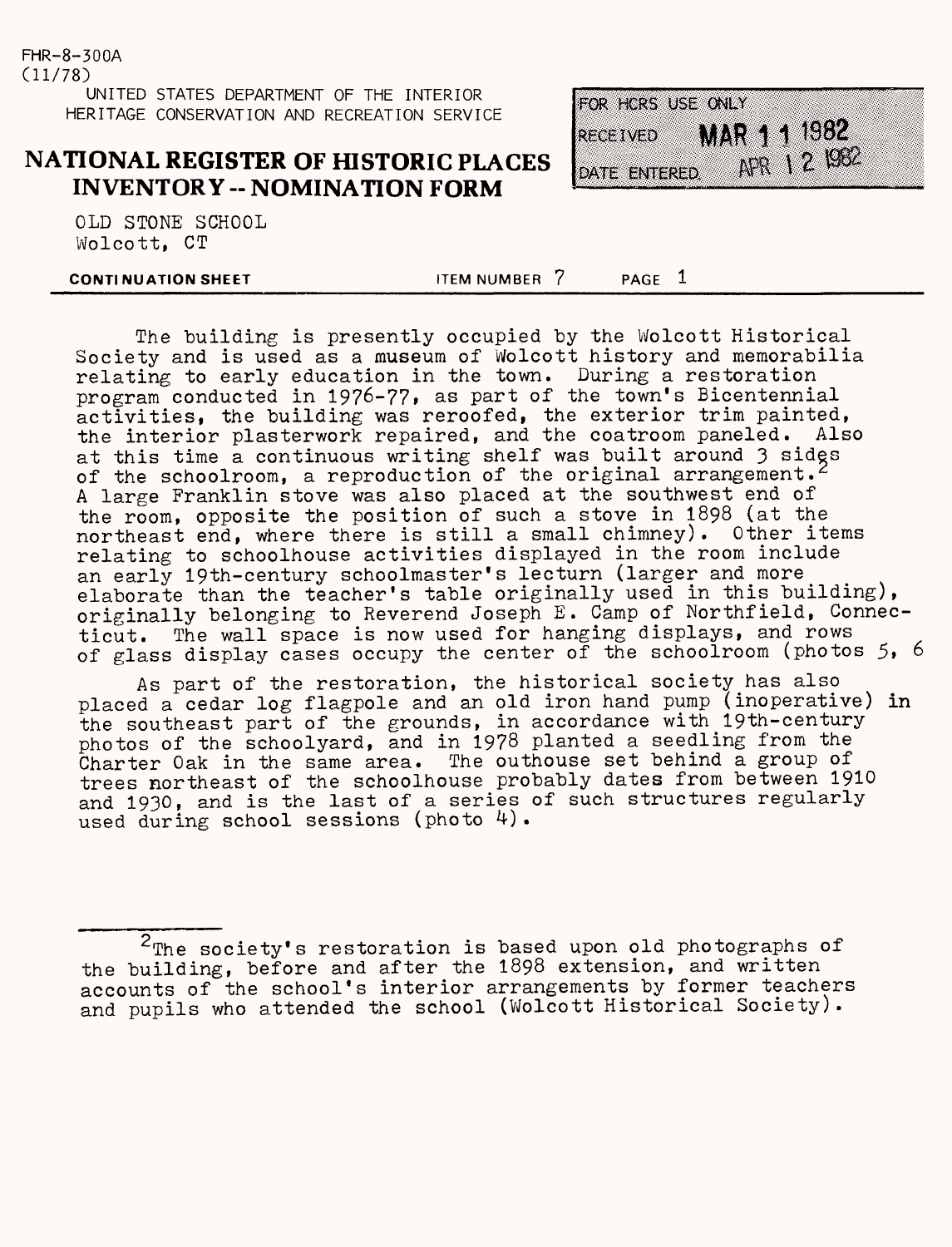

| PERIOD                                                                                                                 |                                                                                                                                                             | AREAS OF SIGNIFICANCE -- CHECK AND JUSTIFY BELOW                                                                                                               |                                                                                                                              |                                                                                                                               |
|------------------------------------------------------------------------------------------------------------------------|-------------------------------------------------------------------------------------------------------------------------------------------------------------|----------------------------------------------------------------------------------------------------------------------------------------------------------------|------------------------------------------------------------------------------------------------------------------------------|-------------------------------------------------------------------------------------------------------------------------------|
| <b>_PREHISTORIC</b><br>$-1400-1499$<br>$-1500-1599$<br>$-1600-1699$<br>$-1700-1799$<br><b>X_</b> 1800-1899<br>$-1900-$ | _ARCHEOLOGY-PREHISTORIC<br><b>ARCHEOLOGY-HISTORIC</b><br><b>_AGRICULTURE</b><br><b>XARCHITECTURE</b><br>$\equiv$ ART<br>$\equiv$ COMMERCE<br>COMMUNICATIONS | COMMUNITY PLANNING<br><b>CONSERVATION</b><br>__ECONOMICS<br><b>XEDUCATION</b><br>_ENGINEERING<br>EXPLORATION/SETTLEMENT<br><b>INDUSTRY</b><br>$\Box$ INVENTION | <b>LANDSCAPE ARCHITECTURE</b><br>__LAW<br>_LITERATURE<br>__MILITARY<br>__MUSIC<br><b>_PHILOSOPHY</b><br>_POLITICS/GOVERNMENT | RELIGION<br>$\_$ SCIENCE<br>__SCULPTURE<br>SOCIAL/HUMANITARIAN<br>$-$ THEATER<br>__TRANSPORTATION<br>$\equiv$ OTHER (SPECIFY) |
| <b>SPECIFIC DATES</b>                                                                                                  | 1821 or 1825<br><b>SECURE</b>                                                                                                                               | <b>BUILDER/ARCHITECT</b>                                                                                                                                       | Unknown                                                                                                                      |                                                                                                                               |

#### **STATEMENT OF SIGNIFICANCE**

The Old Stone School is the principal extant landmark of Wolcott's distinguished 19th-century public school system (Criterion A). It is also architecturally significant (1) as the only remaining, intact example of early 19th-century locally-quarried granite construction in the town, and (2) as a revealing example of the early, rural schoolhouse in Connecticut, and New England as a whole (Criterian C).

#### History of the Structure

As the facility serving Wolcott's Southwest District, 1 of 6 school districts in the town in the 19th century, the Stone School replaced an earlier frame structure on the same site built in the late 18th century. The dates 1821 and 1825 have been given for the construction of the 2nd building, but the earlier date is supported by the fact that the previous structure burned down in 1820, as well as by the family record of one Wolcott resident, Charles Miller, which states that an ancestor, Almira Frisbie, attended the 1st session of the new school is  $1821 \cdot^1$  The school was in continuous operation from the time it was erected until 1930, when a new Woodtick School was completed. and again used for overflow from that school in  $1942-43$  -- well over 100 years in all. As many as 5 generations of the same Wolcott families attended the school, which held between 14 and 28 students yearly until 1898.'

The 1898 extension, contructed of commercially quarried and cut granite, provides a contrast with the adjacent original random cut stone work along the northwest and southeast walls. Also around 1898 a frame entrance hall/ coatroom was built connecting the extension with the earlier woodshed (see under Item  $7$ ). With the enlargement, the school serviced classes of from 22 to 42 students. Aside from the extension (a natural response to expanding enrollment), the present concrete floor (20th-century), and the removal of the built-in writing shelves and other original furnishings, there have been no major alterations to the building since it was erected. The early 20th-century

<sup>&</sup>lt;sup>1</sup>Recorded in John H. Washburne, "Story of the Old Stone School" (unpub. typescript, Wolcott Historical Society, 1978), p. 1.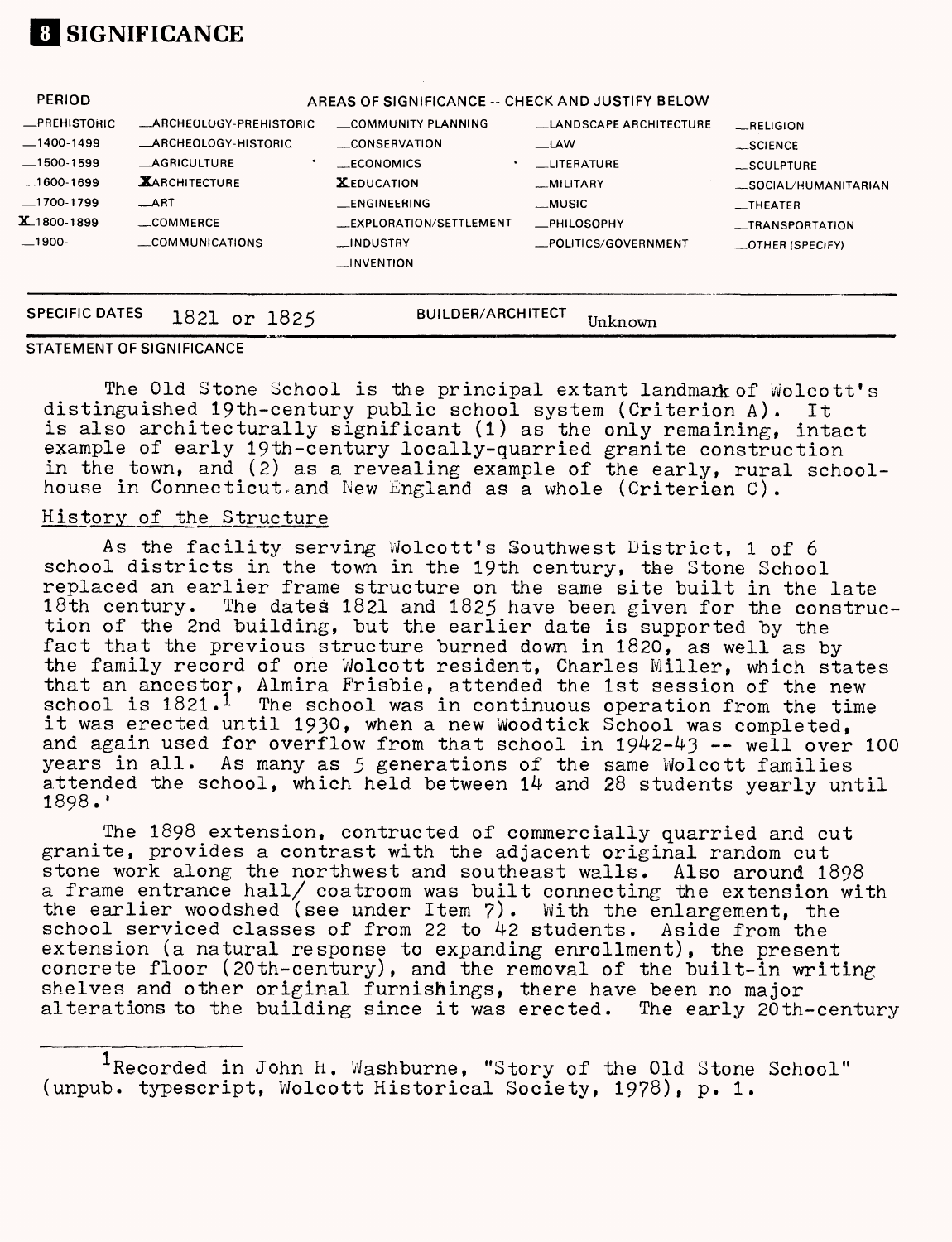|                                | <b>9 MAJOR BIBLIOGRAPHICAL REFERENCES</b>                                                                                               |                   |                                                 |                    |                          |  |
|--------------------------------|-----------------------------------------------------------------------------------------------------------------------------------------|-------------------|-------------------------------------------------|--------------------|--------------------------|--|
|                                | "William Andrus Alcott." Dictionary of American Biography. Vol. I.<br>Edited by Allen Johnson. New York: Charles Scribner's Sons, 1928. |                   |                                                 |                    |                          |  |
|                                | John Brouker. A Salute to Two Centuries of Education in Wolcott. Wolcott:<br>The Wolcott Historical Society, n.d.                       |                   |                                                 |                    |                          |  |
|                                | History of New Haven County. Vol. 2. Edited by J. L. Rockey. New York:<br>W. W. Preston & Co., 1892. Pp808-822.                         |                   |                                                 |                    |                          |  |
|                                | <b>IDGEOGRAPHICAL DATA</b>                                                                                                              |                   |                                                 |                    |                          |  |
|                                | ACREAGE OF NOMINATED PROPERTY <b>approx. 1/3 apress</b>                                                                                 |                   | 2.9.09.07                                       |                    |                          |  |
| <b>UTM REFERENCES</b>          | QUADRANGLE NAME Southing ton Quadrangle                                                                                                 |                   |                                                 |                    | QUADRANGLE SCALE 1:24000 |  |
| $A$  1,8 <br>ZONE EASTING<br>C | 667881<br><b>NORTHING</b>                                                                                                               | 4610.491.0        | ZONE<br>D                                       | EASTING            | <b>NORTHING</b>          |  |
|                                |                                                                                                                                         |                   |                                                 |                    |                          |  |
|                                |                                                                                                                                         |                   |                                                 |                    |                          |  |
|                                | <b>VERBAL BOUNDARY DESCRIPTION</b><br>The property occupies a parcel of land identified on Wolcott Assessor's                           |                   |                                                 |                    |                          |  |
|                                | Map 115 as lot 24, plus a portion of lot 26 on same map. It is bounded                                                                  |                   |                                                 |                    |                          |  |
|                                | on the southwest by Nichols Road. The northwest boundary begins at a                                                                    |                   |                                                 |                    |                          |  |
|                                |                                                                                                                                         |                   |                                                 |                    |                          |  |
| <b>STATE</b>                   |                                                                                                                                         | CODE <sup>®</sup> | COUNTY                                          |                    | CODE                     |  |
| N/A                            |                                                                                                                                         | N/A               | N/A                                             |                    | N/A                      |  |
| <b>STATE</b><br>N/A            |                                                                                                                                         | CODE<br>N/A       | <b>COUNTY</b><br>N/A                            |                    | <b>CODE</b><br>N/A       |  |
|                                | <b>FORM PREPARED BY</b>                                                                                                                 |                   |                                                 |                    |                          |  |
| NAME / TITLE                   |                                                                                                                                         |                   |                                                 |                    |                          |  |
|                                | Susan Ryan, Consultant                                                                                                                  |                   |                                                 |                    |                          |  |
| ORGANIZATION                   | Connecticut Historical Commission                                                                                                       |                   |                                                 | $2^{71/1979}$      |                          |  |
| <b>STREET &amp; NUMBER</b>     | 59 South Prospect Street                                                                                                                |                   |                                                 | <b>TELEPHONE</b>   | (203) 566–3005           |  |
| <b>CITY OR TOWN</b>            | Hartford                                                                                                                                |                   |                                                 | <b>STATE</b>       | Connecticut              |  |
|                                | <b>ESTATE HISTORIC PRESERVATION OFFICER CERTIFICATION</b>                                                                               |                   |                                                 |                    |                          |  |
|                                | THE EVALUATED SIGNIFICANCE OF THIS PROPERTY WITHIN THE STATE IS:                                                                        |                   |                                                 |                    |                          |  |
|                                | NATIONAL ___                                                                                                                            |                   |                                                 | LOCAL <sub>X</sub> |                          |  |
|                                | As the designated State Historic Preservation Officer for the National Historic Preservation Act of 1966 (Public Law 89-665), I         |                   |                                                 |                    |                          |  |
|                                | hereby nominate this property for inclusion in the National Register and certify that it has been evaluated according to the            |                   |                                                 |                    |                          |  |
|                                | criteria and procedures set forth by the National Park Service.                                                                         |                   |                                                 |                    |                          |  |
|                                | STATE HISTORIC PRESERVATION OFFICER SIGNATURE                                                                                           |                   |                                                 |                    |                          |  |
| <b>TITLE</b>                   | Director, Connecticut Histórical Commission                                                                                             |                   |                                                 | <b>DATE</b>        | February 16, 1982        |  |
| <b>FOR NPS USE ONLY</b>        | I HEREBY CERTIFY THAT THIS PROPERTY IS INCLUDED IN THE NATIONAL REGISTER                                                                |                   |                                                 |                    |                          |  |
|                                |                                                                                                                                         |                   | <sup>k</sup> a ared in the<br>National Register | DATE               |                          |  |
|                                | THE NATIONAL REGISTER                                                                                                                   |                   |                                                 |                    |                          |  |
|                                |                                                                                                                                         |                   |                                                 | DATE               |                          |  |
|                                | <b>CHIEF OF REGISTRATION</b>                                                                                                            |                   |                                                 |                    |                          |  |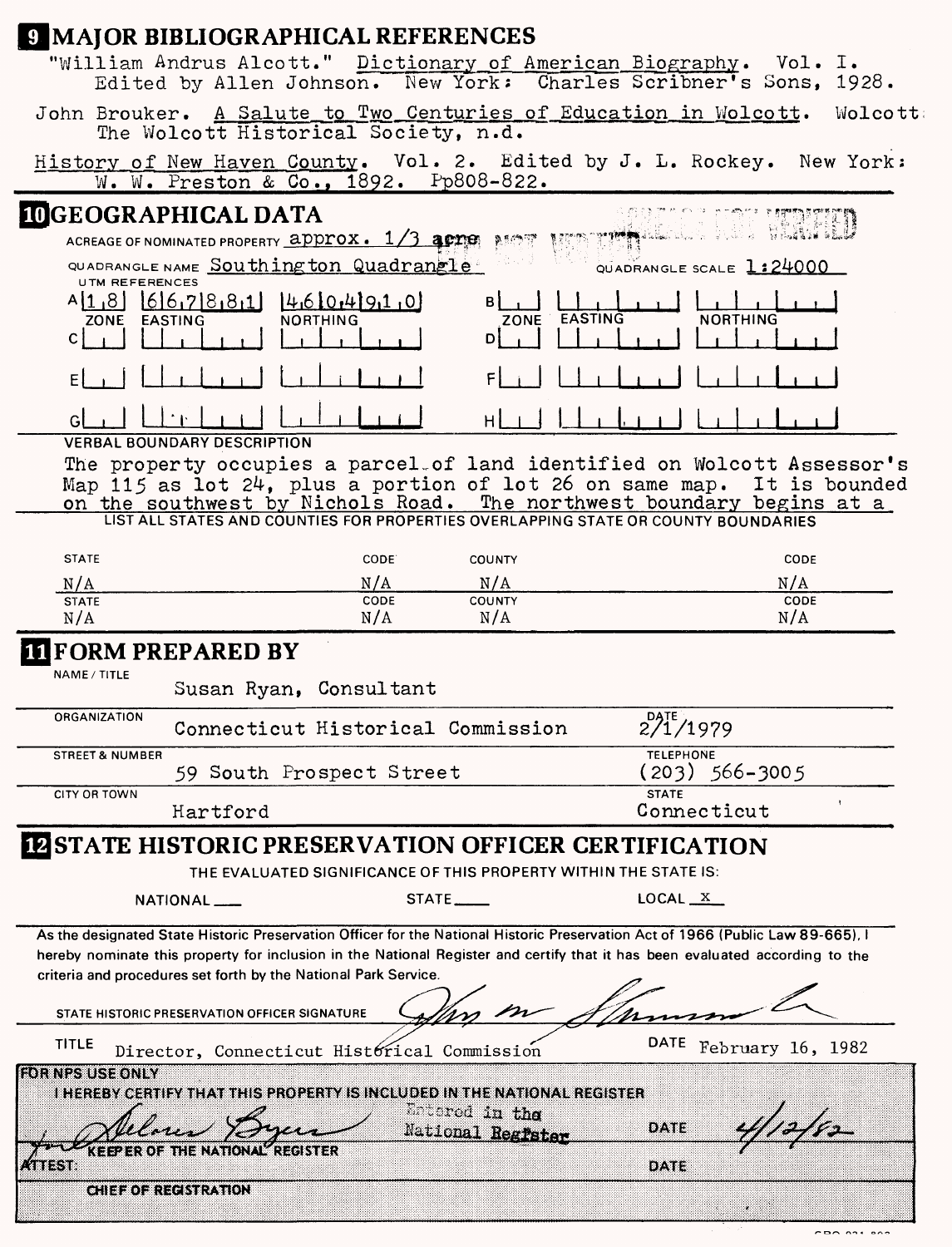## **NATIONAL REGISTER OF HISTORIC PLACES INVENTORY - NOMINATION FORM**

THE OLD STONE SCHOOL Wolcott, CT

FOR HCRS USE ONLY **RECEIVED**  $1982$ HR DATE ENTERED

**CONTINUATION SHEET ITEM NUMBER**  $\overline{8}$  **<b>PAGE** 2

outhouse is in the tradition of a succession of such facilities located in the same general area northeast of the schoolhouse, and contributes to the overall authenticity of the schoolyard (photo  $4$ ).

In 1930 the building was purchased by Emily Morris of New Haven. In 1937 Miss Morris presented it to the Mattatuck Historical Society of Waterbury, Connecticut, as a gift and a memorial to her mother and to her mother's father, Lucius Tuttle, who taught at the Old<br>Stone School in 1829. The Waterbury society used it for occasion The Waterbury society used it for occasional exhibits. A pamphlet published by the Mattatuck Historical Society in 1956 outlined a restoration plan for the building, which included reducing the structure to its original pre-1898 size, and installing a permanent exhibit on the life and work of Amos Bronson Alcott.<sup>2</sup> The plan was not accomplished due to lack of funds and in 1963 the school was purchased by the Wolcott Historical Society (established in 1958). The recent restoration of the school was the project of the Wolcott Society, and subsequently of the town's bicentennial activities in 1976-77. The school was dedicated as the society's museum in October, 1977.

#### Criterion A

The Old Stone School is the most authentic and important relic of 19th-century public education remaining in Wolcott, and is therefore the key structure associated with the town's distinguished educational history. Frior to its incorporation as a separate township in 1796, Wolcott was established in 1770 as the Parish of Parmingbury, originally a part of the towns of Waterbury and Southington A rural, agricultural community from its beginnings through the mid 20th century, Farmingbury (Wolcott) demonstrated and early and active interest in public education. Fublicly supported schools active interest in public education. Publicly supported schools<br>were held in the area as early as 1763. With the establishment of were held in the area as early as  $1763$ . the parish, 9 school districts were formed (the number was reduced to  $6$  by the 19th century), and matters such as procedures for collecting funds for the support of the schools and teachers and the length of the sessions were regulated by parish vote.

2 The Old Woodtick School in Wolcott; A Report on its Present Condition and Proposed Restoration, Mattatuck Historical Society, Occasional Publications, New Series, No. 2k (October, 1956).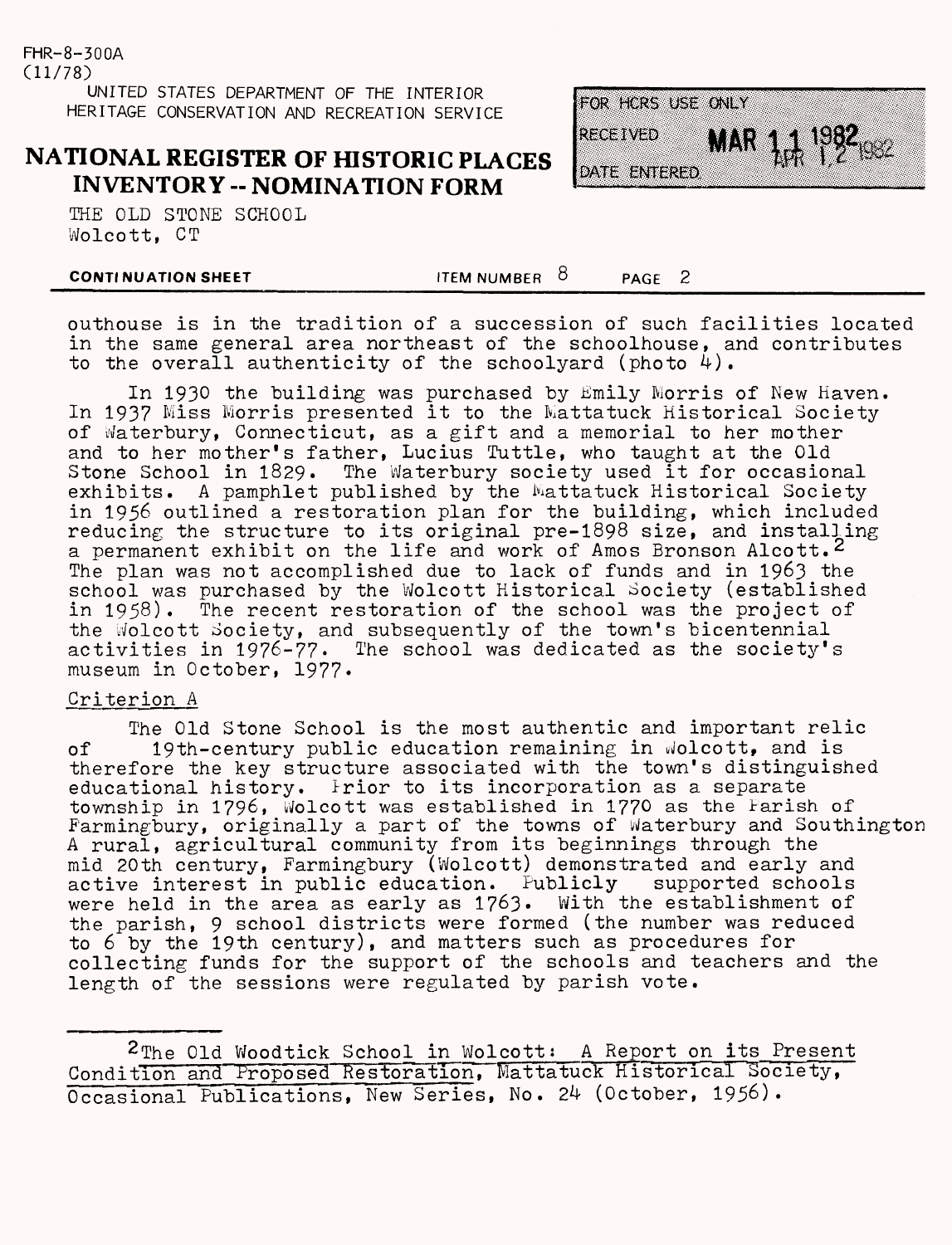## **NATIONAL REGISTER OF HISTORIC PLACES INVENTORY -- NOMINATION FORM**

THE OLD STONE SCHOOL Wolcott, CT

| OR HORS USE ONLY |                    |  |
|------------------|--------------------|--|
| <b>UECHINED</b>  | <b>MAR 11 1982</b> |  |
| DATE ENTERED     |                    |  |

**CONTINUATION SHEET ITEM NUMBER**  $8$  **PAGE** 3

The vital character of Wolcott's early public school system is represented by the fact that 2 key figures in the history of American primary education were born and attended schools there: Amos Bronson Alcott (1799-1888), Transcendentalist and founder of the Fellenbergian Temple School and the utopian educational community at Brook Farm; and William Andrus Alcott (1798-1859), pioneer in the field of student health, who popularized the ideas of Swiss educator Johann Heinrich Pestalozzi in America.

In connection with the Stone School's exceptionally long term of operation, numerous records and memoirs of its teachers and of students who attended classes there survive, comprising a unique and illuminating historical resource for the town. The perspective on classroom arrangements and activities, and the background and attitudes of the students, found in extant diaries and memoirs of former teachers and pupils, reports of school committee members, and sundry bills, certificates, contracts and other documents relating to the schoolhouse and its operation, establish the building as a local landmark in the 19th and early 20th centuries, and contribute to its present-day significance for the Wolcott community.<sup>3</sup>

#### Criterion G

The Stone School is unique as the earliest existing granite structure  $-$ - the only 19th-century example  $-$ - in Wolcott. A town of numerous small hills, Wolcott is marked by its granite ledges and outcroppings, a few of which, such as those on the present-day farm of James Wakelee and on the south side of Todd's Pond, are known to have been local quarries for building material in the early 19th century. While granite was commonly used for the foundations of the town's early houses, the Stone School provides a modest but rare example of an entire Wolcott building constructed of this locallyquarried material

 $3$ Original documents and written and verbal memoirs (recorded) are in the collection of the Wolcott Historical Society.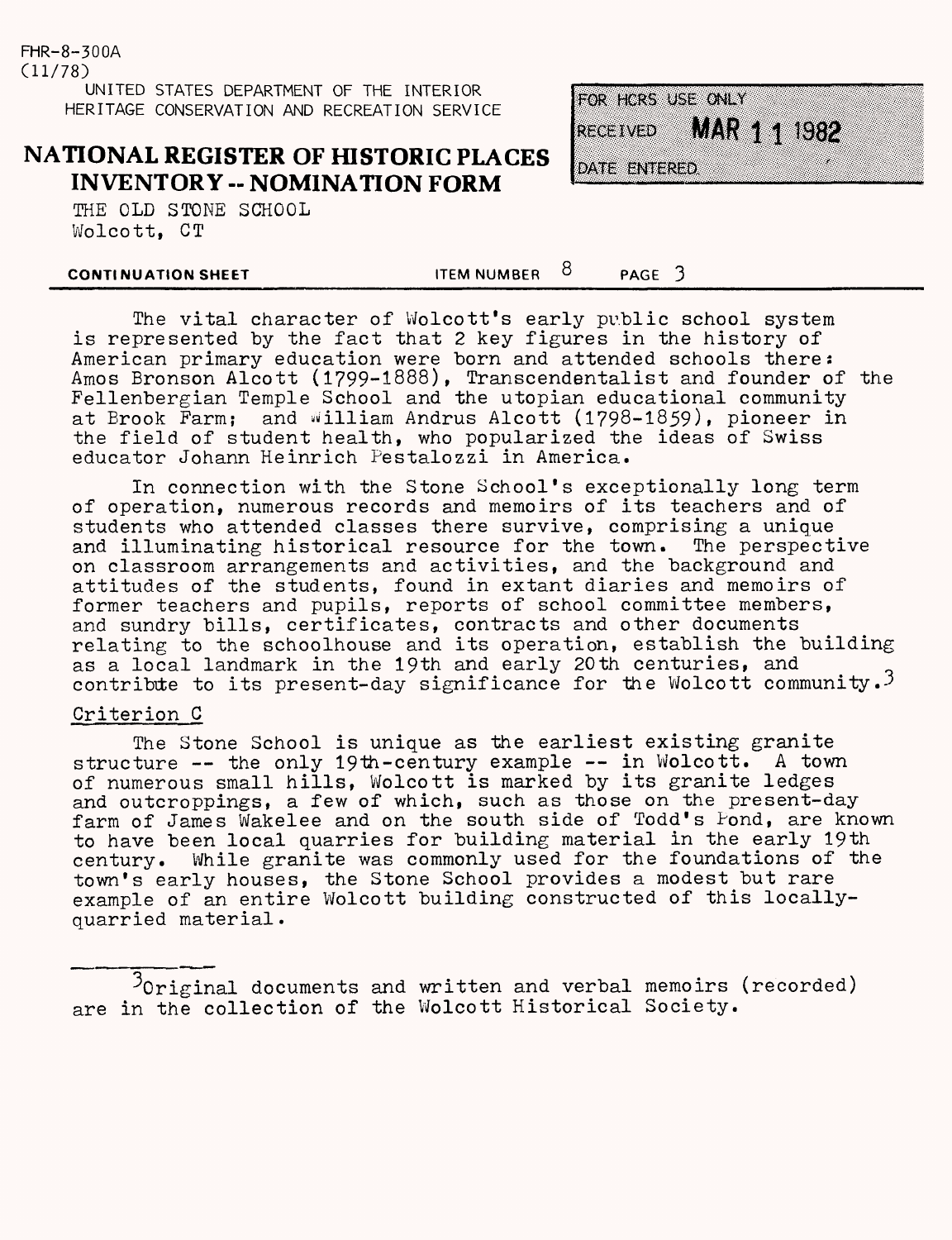## **NATIONAL REGISTER OF HISTORIC PLACES INVENTORY -- NOMINATION FORM**

THE OLD STONE SCHOOL Wolcott, CT

#### **CONTINUATION SHEET**

ITEM NUMBER  $8$  PAGE 4

The schoolhouse is also among the earliest examples of the 19th-century vernacular schoolhouse in Connecticut. The unbroken interior space, plaster interior finish, vaulted ceiling and general lack of architectural embellishment were typical of this type of structure throughout New England and illustrate the simple, functional requirements of public school education in this period (photo 5). The Stone School's long term of use as a 1-room school The Stone School's long term of use as a 1-room schoolhouse in a community which maintained its rural character until the mid 20th century may explain why the building has undergone no major alterations since the 1898 addition, outside of periodic changes in the furnishings, and the addition of the concrete floor. The Wolcott Historical Society has encouraged the effectiveness of the building as a relic of 19th-century public school education by restoring the original arrangement of student writing shelves and stools, and installing displays and other articles illustrating early classroom activities. In addition, the old hand-pump, cedar flagpole and outhouse, all installed by the Society, reflect the original components of the schoolyard.<sup>4</sup>

As an example of early New England schoolhouse architecture, the Stone School bears a particular relationship with the ideas of educational pioneer William Andrus Alcott (1798-1859). Alcott, born in Wolcott, attended the Central District School in 1812-16,  $5$ and taught there (and occasionally at schools in Hartford and Lichtfield) at various times between 1816 and about 1839, alternating his educational career with the study and practice of medicine. After 1830 Alcott assisted the Reverend W. C. Woodbridge in establishing an experimental school in Hartford after the innovative Fellenberg model of J. H. Pestalozzi. During the 1830s, in Boston, Alcott edited the Juvenile Rambler, probably the 1st American

<sup>4</sup>Restoration based on 19th-century photographs of the schoolhouse (exterior and interior) and former students' and teachers' written and verbal accounts of the building's 19th-century appearance.

 $5$ The early 19th-century Central District schoolhouse survives, but is an almost totally altered structure incorporated into a larger factory building.

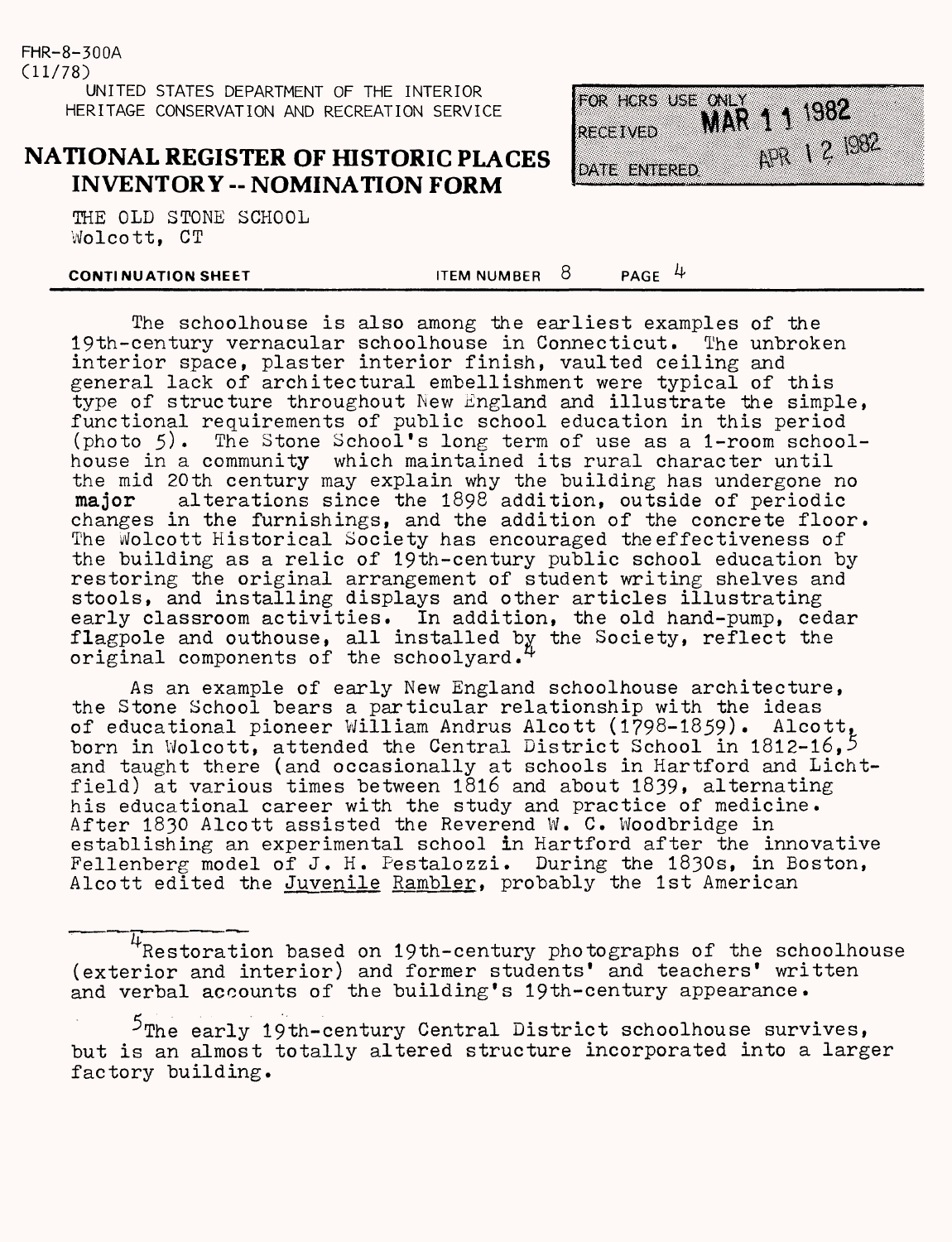#### **NATIONAL REGISTER OF HISTORIC PLACES INVENTORY -- NOMINATION FORM**

THE OLD STONE SCHOOL Wolcott, CT

FOR HCRS USE ONLY MAR 1 1 1982 **RECEIVED 1552 12 1982** DATE ENTERED

**CONTINUATION SHEET ITEM NUMBER** 8 **PAGE** 5

children's magazine, and Parley's Magazine. In addition, Alcott published in all 19 volumes on education, including Confessions of a Schoolmaster (1839), which includes accounts of his experiences teaching in communities such as Wolcott.

In his writings Alcott sought reform in almost every aspect of public school education, but is probably best known for his interest in student health and the affect of schoolhouse design on student learning abilities. Alcott's major work on this subject, Essay on the Construction of Schoolhouses (1831), which won an award from the American Institute of Education, analyzed such factors as construction, ventilation, heat, lighting, the size and position of windows and the arrangement and design of schoolhouse furnishings. The Stone School was the most ambitious schoolhouse constructed in Wolcott while Alcott was teaching in the town, during the years just prior to the publication of this essay. The building anticipates some of the educator's recommendations, such as elevated site, location on a principal road (of the district), solid and permanent construction, and numerous windows to provide ample light and ventilation. At the same time, the Southwest District schoolhouse exemplifies traditions which Alcott was to criticize, such as windows set too low, a potential distraction for the scholars; and the continuous writing shelf around the perimeter of the schoolroom, which Alcott felt caused discomfort and bad posture, exposed the students to drafts and hindered communication between students and teacher.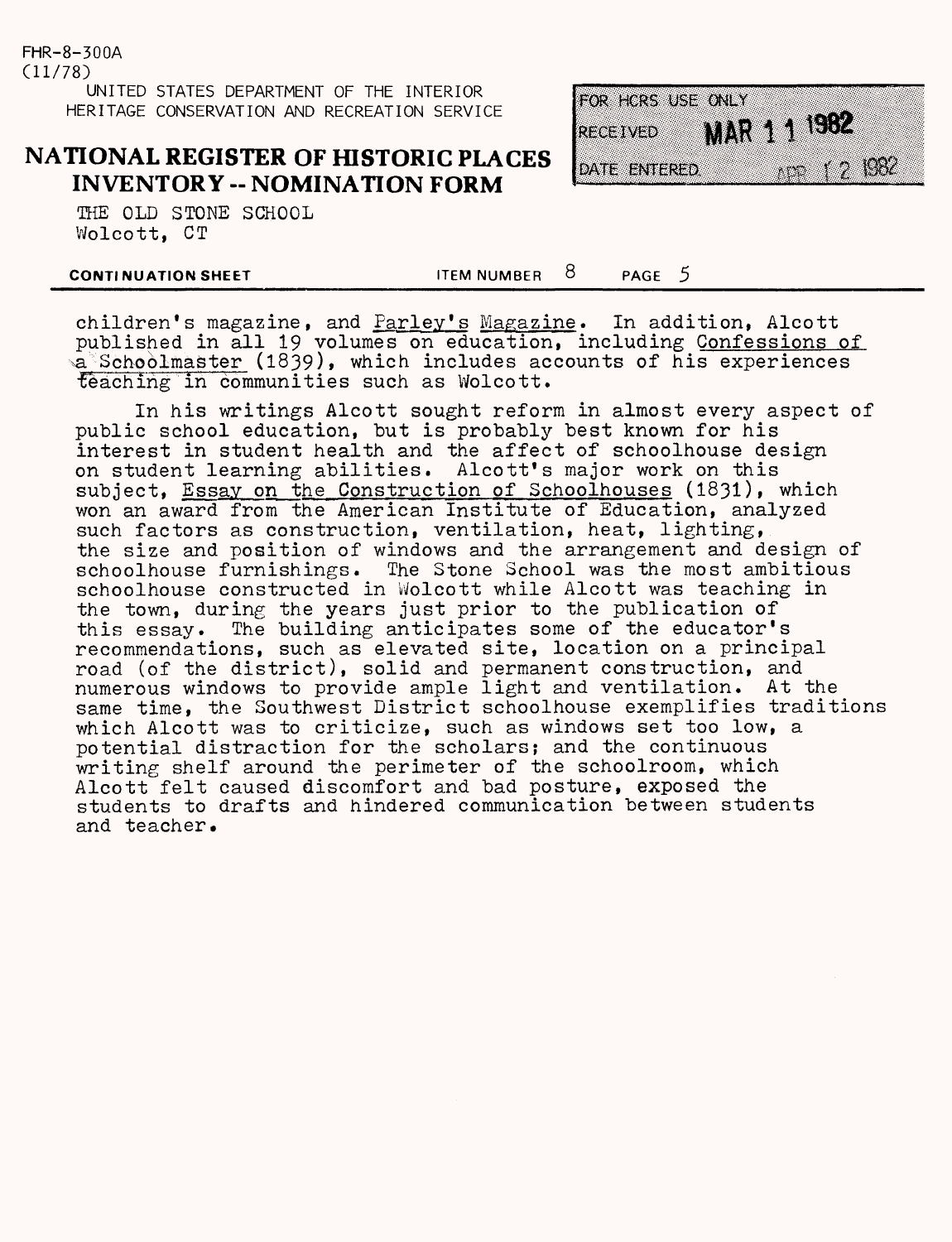# **NATIONAL REGISTER OF HISTORIC PLACES INVENTORY -- NOMINATION FORM**

THE OLD STONE SCHOOL Wolcott, CT

FOR HCRS USE ONLY  $MR$  111982 **RECEIVED** FR 12.1992 DATE ENTERED

**CONTINUATION SHEET ITEM NUMBER** 9 PAGE 6

The Old Woodtick School in Wolcott: A Report on its Present Condition and Proposed Restoration. Mattatuck Historical Society, Occasional Publications, New Series, No. 24 (October, 1956).

John H. Washburne. "The Story of the Old Stone School." Unpub. MS,Wolcott Historical Society, 19?8.